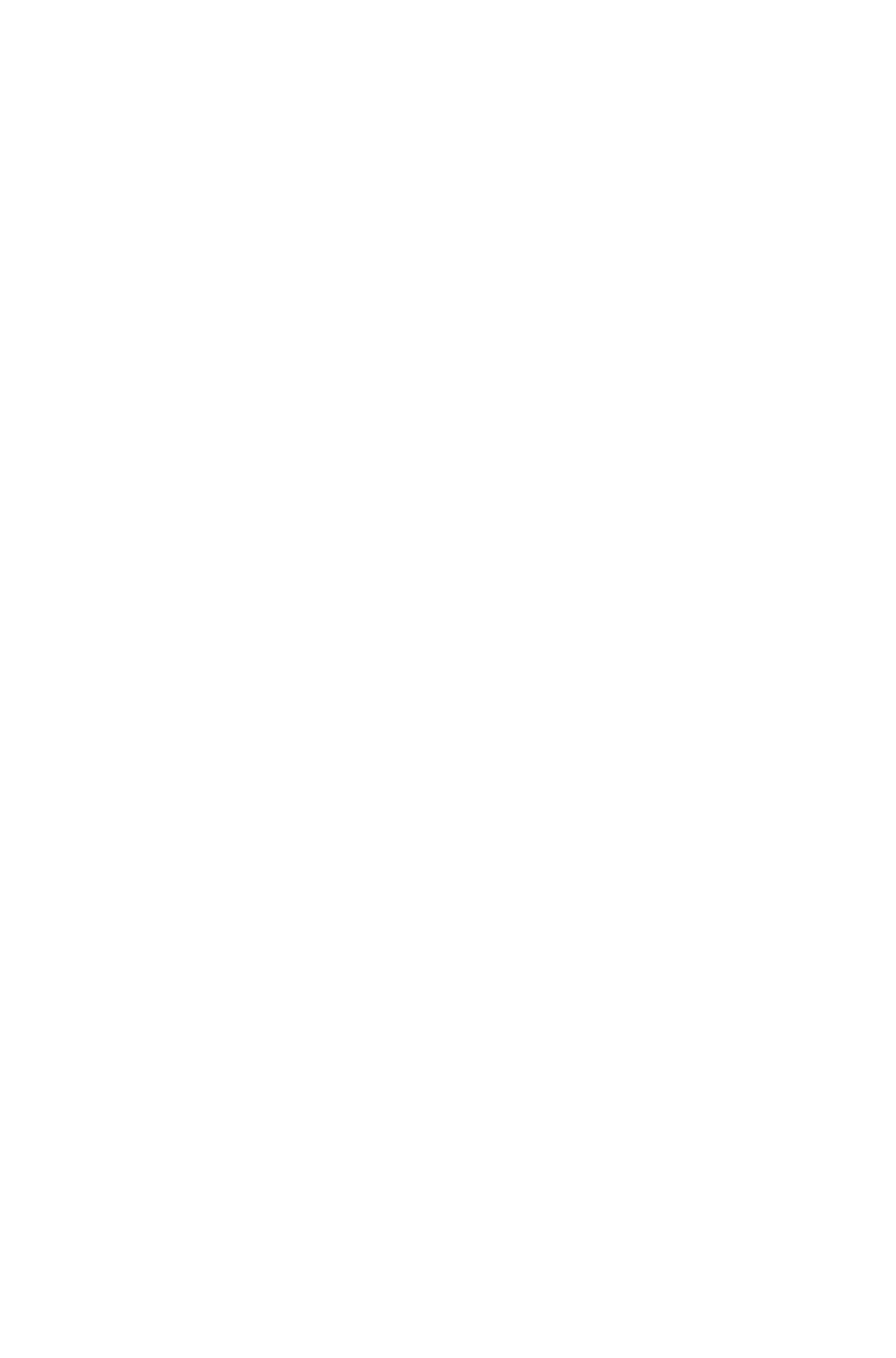Kazuwa Nakao • Nagahiro Minato Shinji Uemoto Editors

## Innovative Medicine

Basic Research and Development

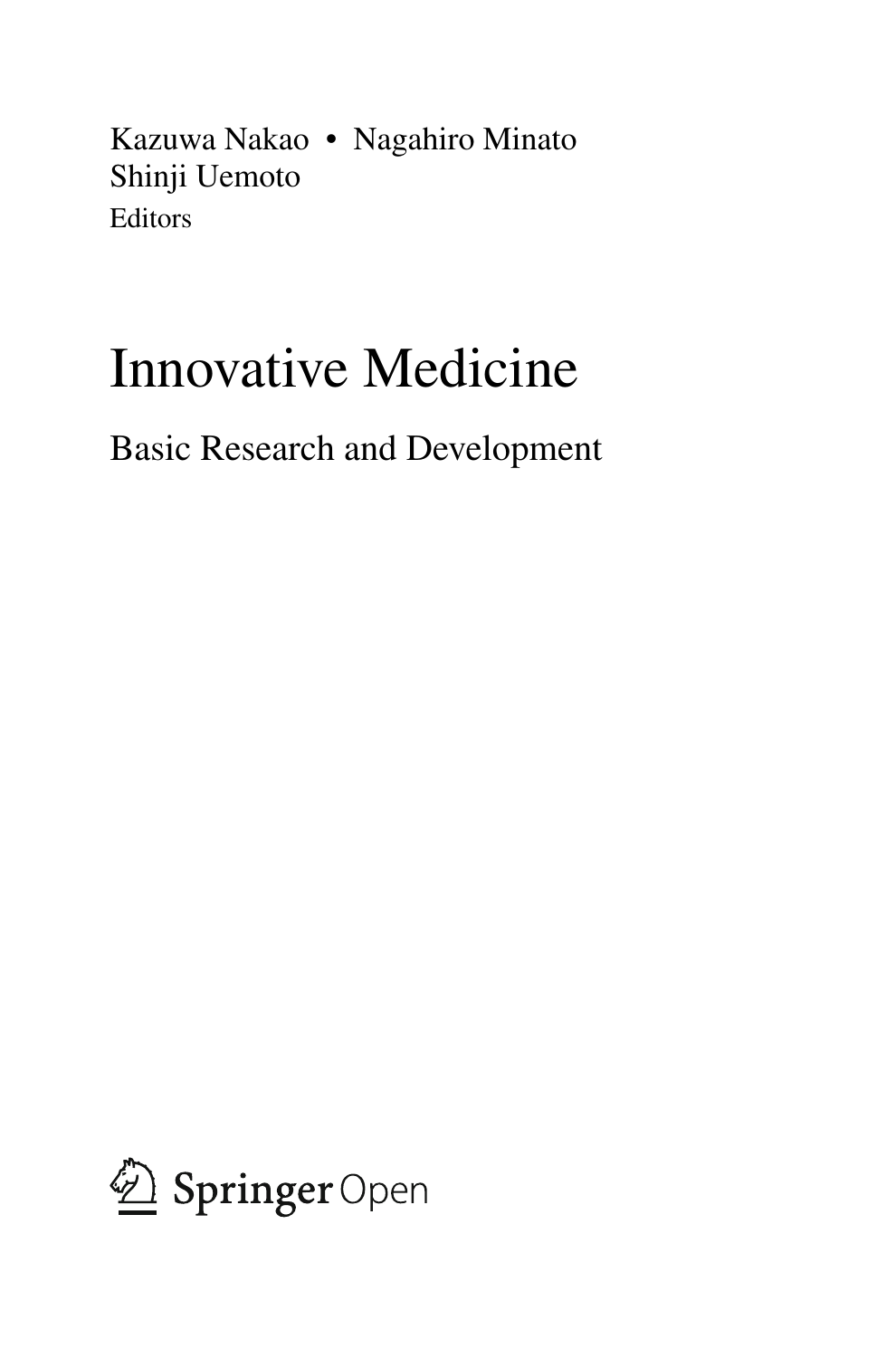*Editors*  Kazuwa Nakao , M.D., Ph.D., Professor Medical Innovation Center Kyoto University Graduate School of Medicine Kvoto, Japan

Shinii Uemoto, M.D., Ph.D., Professor Division of HBP Surgery and Transplantation, Department of Surgery Kyoto University Graduate School of Medicine Kyoto, Japan

Nagahiro Minato, M.D., Ph.D., Professor Department of Immunology & Cell Biology Kyoto University Graduate School of Medicine Kyoto, Japan

 ISBN 978-4-431-55650-3 ISBN 978-4-431-55651-0 (eBook) DOI 10.1007/978-4-431-55651-0

Library of Congress Control Number: 2015951664

Springer Tokyo Heidelberg New York Dordrecht London

 © The Editor(s) (if applicable) and the Author(s) 2015 . This book is published with open access at SpringerLink.com.

**Open Access** This book is distributed under the terms of the Creative Commons Attribution Noncommercial License, which permits any noncommercial use, distribution, and reproduction in any medium, provided the original author(s) and source are credited.

 All commercial rights are reserved by the Publisher, whether the whole or part of the material is concerned, specifically the rights of translation, reprinting, reuse of illustrations, recitation, broadcasting, reproduction on microfilms or in any other physical way, and transmission or information storage and retrieval, electronic adaptation, computer software, or by similar or dissimilar methodology now known or hereafter developed.

 The use of general descriptive names, registered names, trademarks, service marks, etc. in this publication does not imply, even in the absence of a specific statement, that such names are exempt from the relevant protective laws and regulations and therefore free for general use.

 The publisher, the authors and the editors are safe to assume that the advice and information in this book are believed to be true and accurate at the date of publication. Neither the publisher nor the authors or the editors give a warranty, express or implied, with respect to the material contained herein or for any errors or omissions that may have been made.

Printed on acid-free paper

Springer Japan KK is part of Springer Science+Business Media [\(www.springer.com](www.springer.com))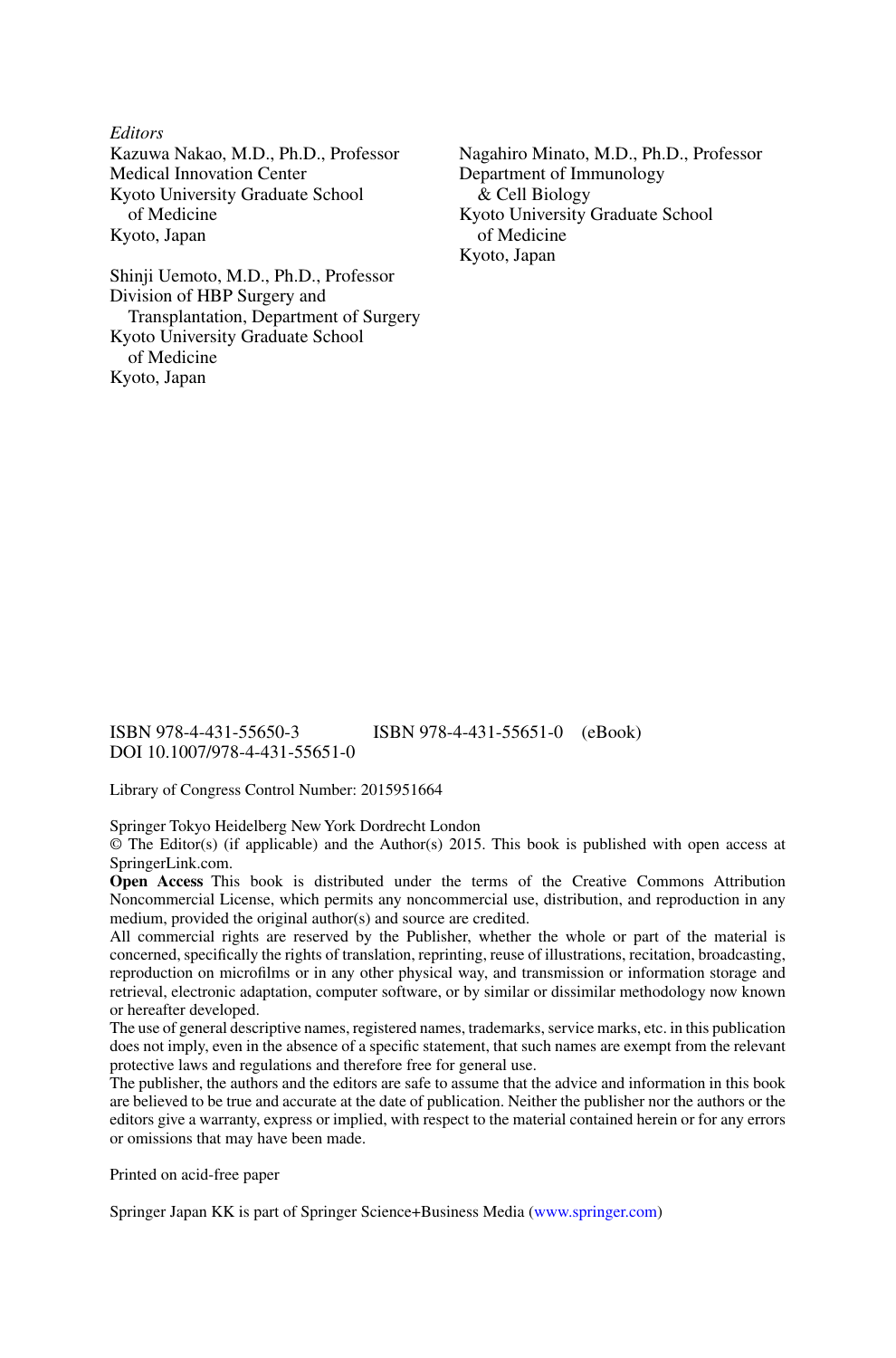## Preface

 Despite rapid and remarkable advances in basic medical science, discoveries in basic science can successfully be translated into clinical applications only after a time-consuming process and, unfortunately, only in extremely rare cases. The process has often been likened to a seemingly endless trip through a long and dark tunnel. The research field of translational science has thus been craved for, to unite basic and clinical sciences and make innovative medical technology a reality.

 There are multiple vital steps in the creation of innovative medical technology: development and analysis of optimal animal models of human diseases, interpretation of data from genome science and epidemiology to address human disease and pathology, and establishment of "proof of concept" that plays a pivotal role in transitional to preclinical stages of translational science. Besides drug research and development, great expectations have been harbored for progress in diagnostic technology, new surgical procedures, and new clinical devices and equipment. Original research targets may well be rare diseases. More importantly, one can hope and try to expand the scope of the research into common diseases with the aid of "clinical wisdom"

 In 2012, the Uehara Memorial Foundation launched the Innovative Medicine: Basic Research and Development project with the intention of making a contribution to the promotion and acceleration of medical research in Japan. Twenty outstanding Japanese researchers were selected to be part of the project team consisting of basic and clinician scientists, aiming at the goal of innovative medicine.

In the international symposium, held in Tokyo, 15–17 June 2014, fresh new findings of the project team and cutting-edge research developments were presented by leading basic and clinician scientists from around the globe who were invited speakers at the symposium, similarly aiming at the realization of innovative medicine.

Core themes were:

- 1. Basic research for innovative medicine
- 2. Translational research for innovative medicine
- 3. New technology for innovative medicine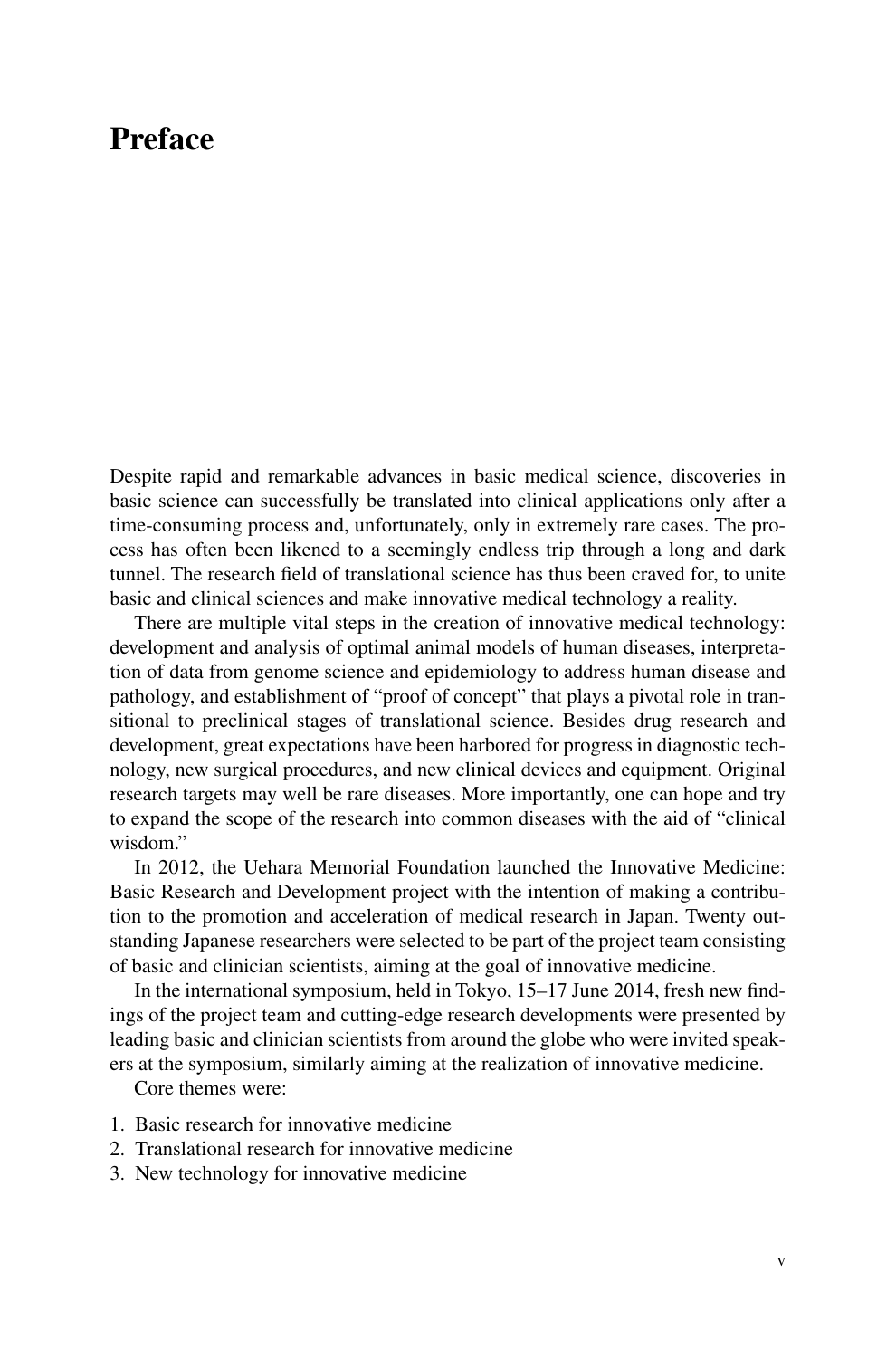We sincerely hope that the symposium has sparked an upsurge of basic medical science, translational research, and the realization of innovation in its true sense in medical science and practice.

 We are very grateful for the speakers and participants and are pleased to be able to publish the proceedings of this exciting symposium.

Kyoto, Japan Kazuwa Nakao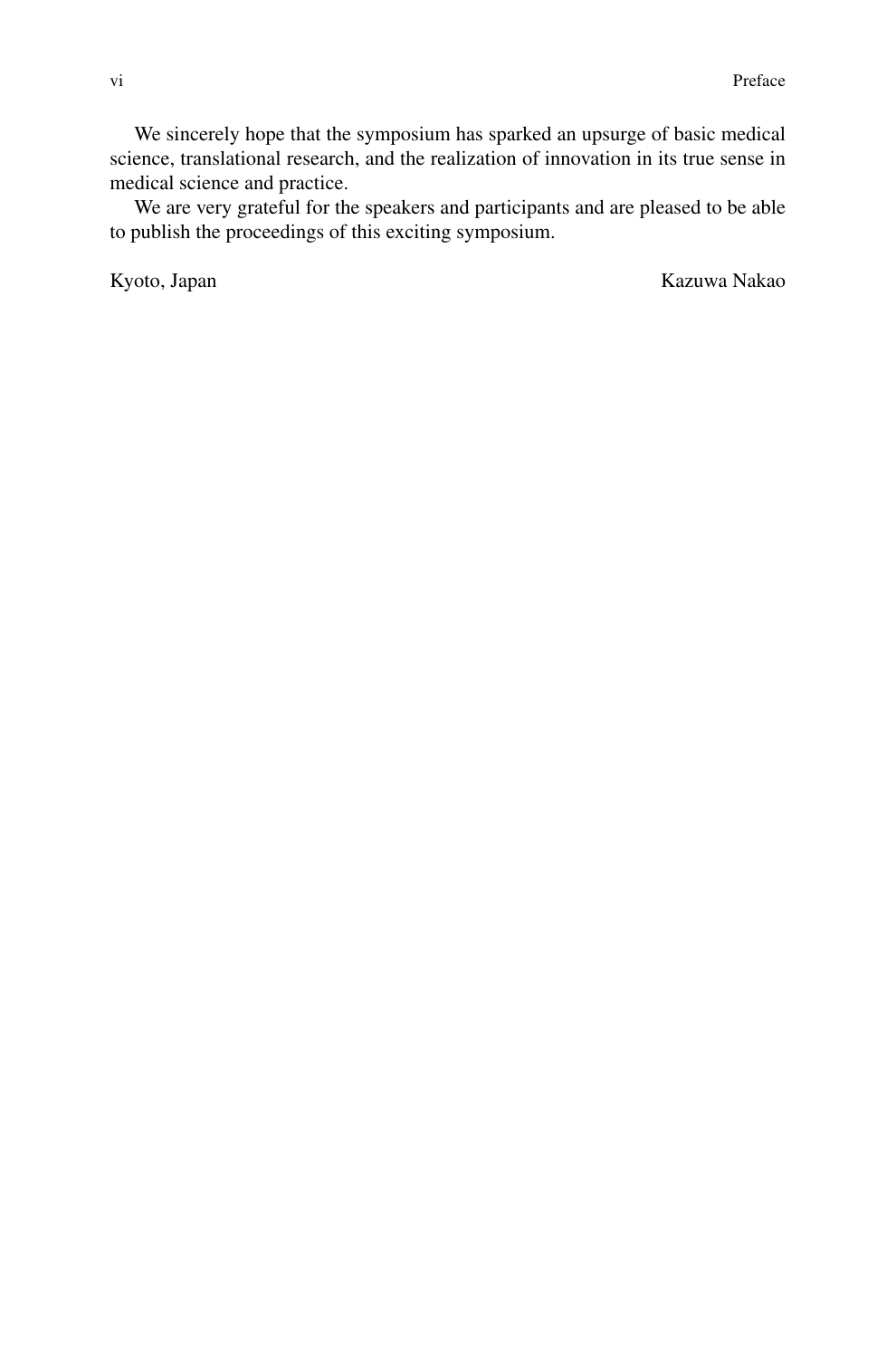## **Contents**

| <b>Part I</b> Basic Research for Innovative Medicine                                                                                               |    |
|----------------------------------------------------------------------------------------------------------------------------------------------------|----|
| Edouard Mullarky and Lewis C. Cantley                                                                                                              | 3  |
| Sihao Liu, Michael Downes, and Ronald M. Evans                                                                                                     | 25 |
| Thorsten Berger, Mary E. Saunders, and Tak W. Mak                                                                                                  | 39 |
| <b>Linear Polyubiquitination: A Crucial Regulator</b><br>Kazuhiro Iwai                                                                             | 51 |
| VCP, a Major ATPase in the Cells, as a Novel Drug Target<br>Akira Kakizuka                                                                         | 61 |
| Shin Maeda and Hayato Nakagawa                                                                                                                     | 71 |
| The Hippo Signaling Pathway: A Candidate New Drug Target<br>Miki Nishio, Hiroki Goto, Miki Suzuki, Aya Fujimoto, Koshi Mimori,<br>and Akira Suzuki | 79 |
| <b>Inhibitory Immunoreceptors on Mast Cells in Allergy</b><br>Akira Shibuya, Chigusa Nakahashi-Oda, and Satoko Tahara-Hanaoka                      | 95 |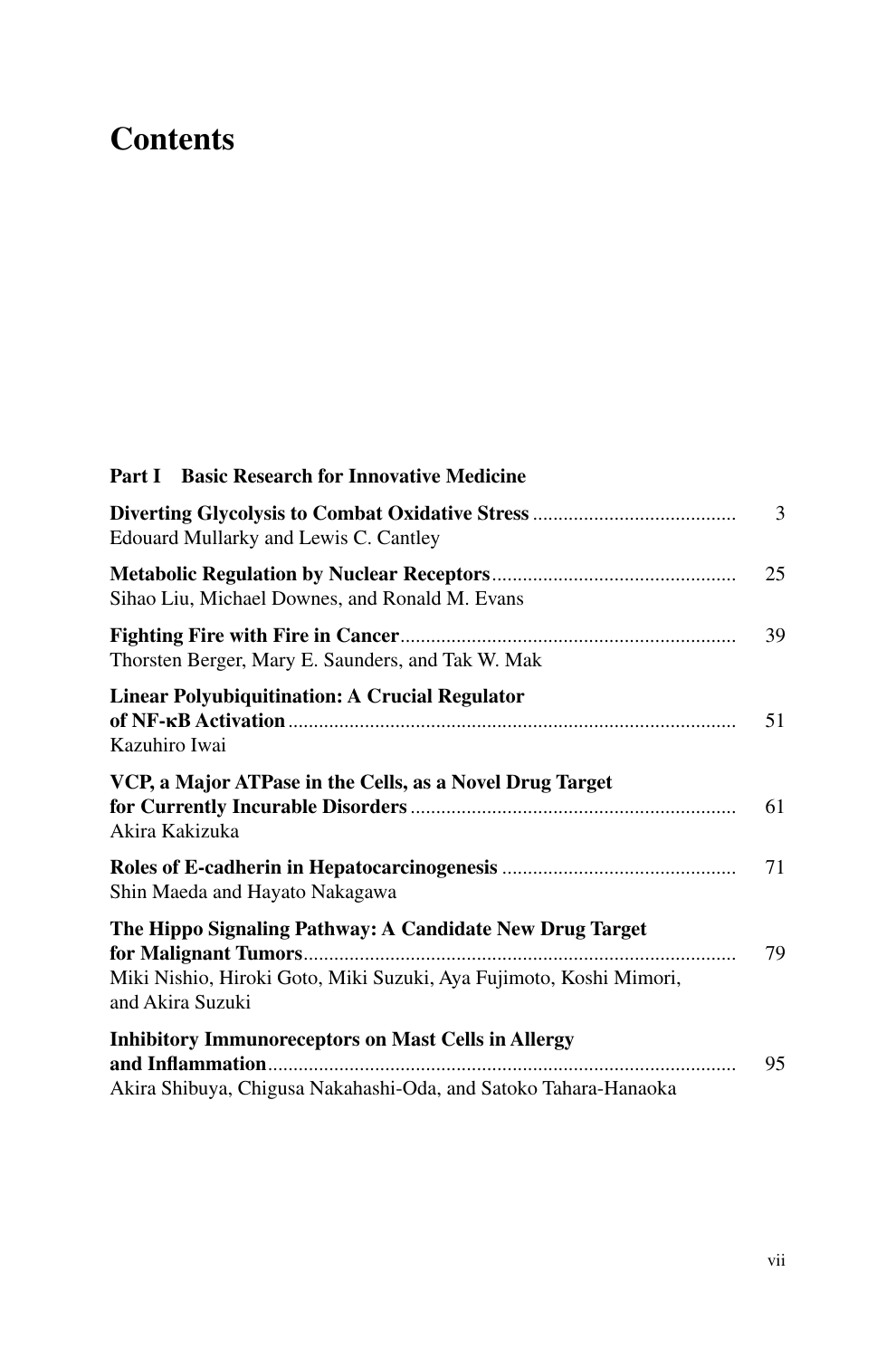| Doxycycline-Inducible Autoimmune Blistering Skin Disease Model<br>Wataru Nishie and Hiroshi Shimizu                                                     | 109 |
|---------------------------------------------------------------------------------------------------------------------------------------------------------|-----|
| Nagahiro Minato                                                                                                                                         | 119 |
| <b>Translational Research for Innovative Medicine</b><br>Part II                                                                                        |     |
| IL-6: A New Era for the Treatment of Autoimmune<br>Tadamitsu Kishimoto, Sujin Kang, and Toshio Tanaka                                                   | 131 |
| Pathogenesis of Non-alcoholic Steatohepatitis and Its Potential<br>Yoshihiro Ogawa, Takayoshi Suganami, Michiko Itoh,<br>and Miyako Tanaka              | 149 |
| Multifaceted Translational Approach to Major Mental Illness<br>Akira Sawa                                                                               | 157 |
| <b>Translational Research of Leptin in Lipodystrophy</b><br>Ken Ebihara and Kazuwa Nakao                                                                | 165 |
| <b>Translational Research of the Activation of the C-Type</b><br>Natriuretic Peptide (CNP)-Guanylyl Cyclase-B<br>Akihiro Yasoda and Kazuwa Nakao        | 177 |
| Scott L. Friedman                                                                                                                                       | 187 |
| TRP Channels: Their Function and Potentiality as Drug Targets<br>Motohiro Nishida, Koichiro Kuwahara, Daisuke Kozai,<br>Reiko Sakaguchi, and Yasuo Mori | 195 |
| Autophagic Cell Death and Cancer Chemotherapeutics<br>Shigeomi Shimizu                                                                                  | 219 |
| <b>Adrenomedullin as a Potential Therapeutic Agent</b><br>Kazuo Kitamura, Shinya Ashizuka, Haruhiko Inatsu, and Toshihiro Kita                          | 227 |
| X.Y. Zhao, J. Voutila, Nagy A. Habib, and Vikash Reebye                                                                                                 | 241 |